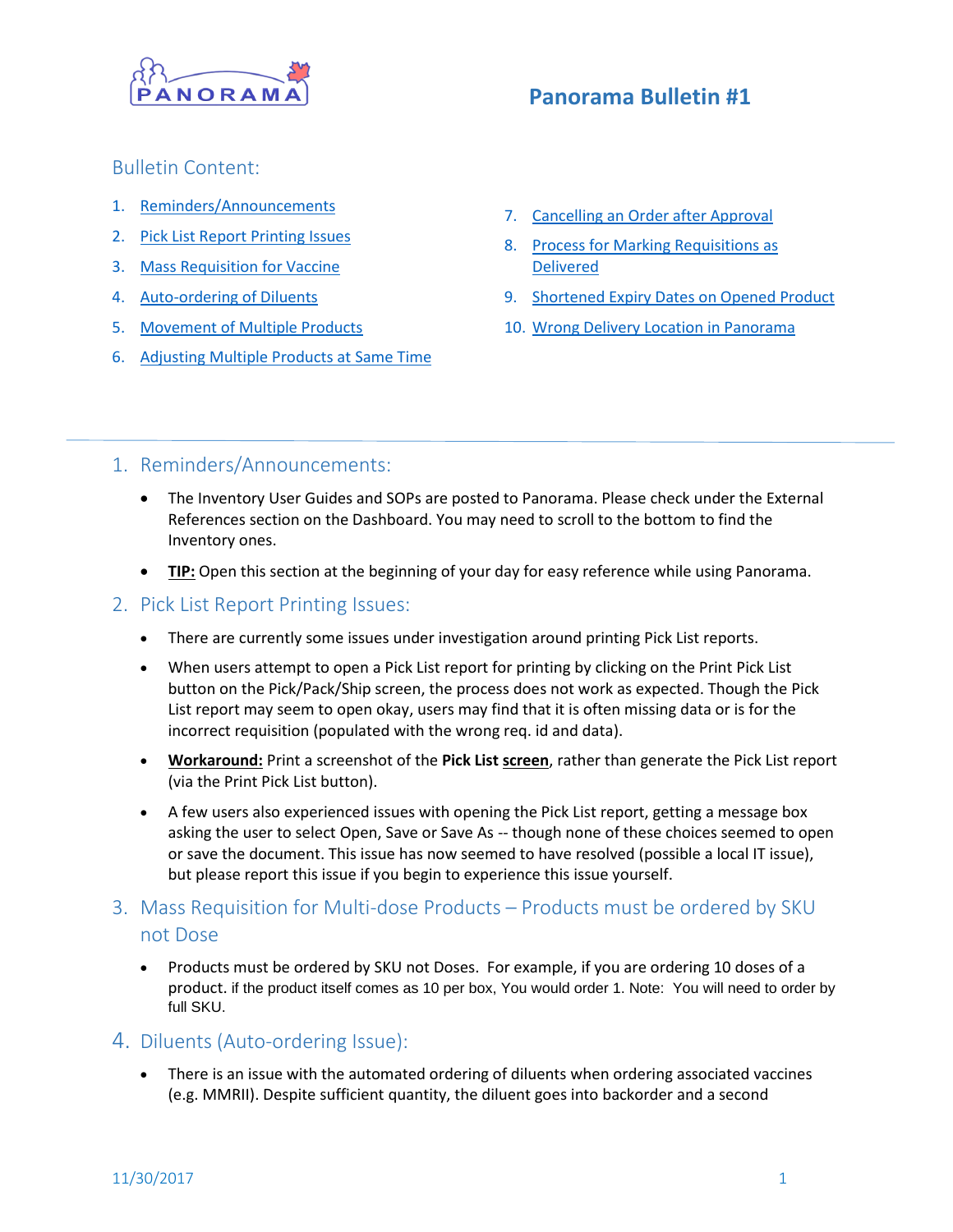



requisition is created for this. This is not obvious until the Pick/Pack/Ship stage. Sometimes both products display, and sometimes just the vaccine.

- As a workaround, the association between vaccines and diluents, and the automated ordering, has been disconnected.
- You will need to include the diluent manually when you are requisitioning applicable products.
- <span id="page-1-0"></span>5. Moving Multiple Products from Internal Holding Point Location to another HPL at Same Time
	- Instructions for moving more than one product at a time: This will be added to the user guide in the future:
		- o On the Move Inventory search screen, identify the Holding Point and the "From HPL", then click "Search". You will be presented with the Move Inventory screen.
		- $\circ$  Check off the products that you wish to move and indicate the quantities. If you are not moving all of the products from the original location, also check off "Override Warnings". In the screenshot below, three line items are being moved from the Operational HPL to the SC HPL (10 doses each)
		- o When you are ready, click on Move Items.

| Move Inventory Items within a Holding Point                              |                 |                                                                 |                                           |                                                                            |                    |                                                                    |                                 |                                      |                                                |            |
|--------------------------------------------------------------------------|-----------------|-----------------------------------------------------------------|-------------------------------------------|----------------------------------------------------------------------------|--------------------|--------------------------------------------------------------------|---------------------------------|--------------------------------------|------------------------------------------------|------------|
|                                                                          |                 | <b>Product Inventory and Original Location</b>                  |                                           |                                                                            |                    |                                                                    |                                 |                                      |                                                |            |
|                                                                          |                 |                                                                 |                                           | Specify Inventory Item(s) to move to a destination Holding Point Location. |                    |                                                                    |                                 |                                      |                                                |            |
| <b>From Holding Point Location:</b><br><b>To Holding Point Location:</b> |                 |                                                                 |                                           | Hfx-HPL1-Op - Operational<br>Hfx-HPL5-SC - Refrigerated - Opt              |                    | Moving from the operational<br><b>HPL to the School Clinic HPL</b> |                                 |                                      |                                                |            |
| <b>Reason for Move</b><br><b>Comments</b>                                |                 |                                                                 | <b>New HPL</b><br><b>Stock issued</b>     | $\circ$                                                                    |                    |                                                                    |                                 |                                      |                                                |            |
| <b>Row Actions:</b>                                                      |                 | <b>Select All</b>                                               |                                           | Override Warnings                                                          |                    |                                                                    |                                 |                                      | <b>Move Items</b>                              |            |
| <b>Select</b>                                                            | QTY to<br>Move: | <b>Catalogue</b><br><b>Item</b><br>$\overline{\mathbf{Code}}$ : | <b>Product</b><br><b>Alternate</b><br>יםו | <b>Catalogue Item</b><br>Name:                                             | <b>Lot Number:</b> | <b>Current</b><br><b>Expiry</b><br>Date:                           | Uncommitted<br><b>Quantity:</b> | <b>Committed</b><br><b>Quantity:</b> | Quantity <sup>V</sup> Uni<br>on Hand<br>(QOH): | Me:        |
| $\blacktriangledown$                                                     | 10.0            | 27                                                              | <b>HPV-4(10)</b>                          | Gardasil®(10 x<br>0.5mL)MF                                                 | M006158            | <b>2018 Nov</b><br>з                                               | 839.0                           | 35.0                                 | 874.0                                          | Dos        |
| $\overline{\mathcal{L}}$                                                 | 10.0            | 53                                                              | Pneu-<br>$P-23(10)$                       | Pneumovax®23(10<br>$x$ 0.5mL)MF                                            | M034698            | 2018 Apr                                                           | 817.0                           | 11.0                                 | 828.0                                          | <b>Dos</b> |
| ☑                                                                        | 10.0            | 54                                                              | PPD(MDV)                                  | Tubersol®(1mL<br><b>MDV)SPL</b>                                            | <b>C5037AB</b>     | 2018 Sep<br>30                                                     | 995.0                           | 5.0                                  | 1.000.0                                        | <b>Dos</b> |
|                                                                          |                 | 63                                                              | Tdap(10)                                  | Boostrix®(10 x<br>0.5mL)GSK                                                | <b>AC37B227BA</b>  | 2018 Oct<br>31                                                     | 50.0                            | 20.0                                 | 70.0                                           | <b>Dos</b> |
|                                                                          |                 | 15                                                              | HAHB-<br>regular(1)                       | Twinrix <sup>®</sup> Adult(1 x<br>1mL)GSK                                  | BHABB333AA         | 2017 Oct<br>31                                                     | 40.0                            | 0.0                                  | 40.0                                           | <b>Dos</b> |

- o System will refresh a confirmation of what you are moving at the bottom of the screen.
- o To confirm, you will need to click "Save".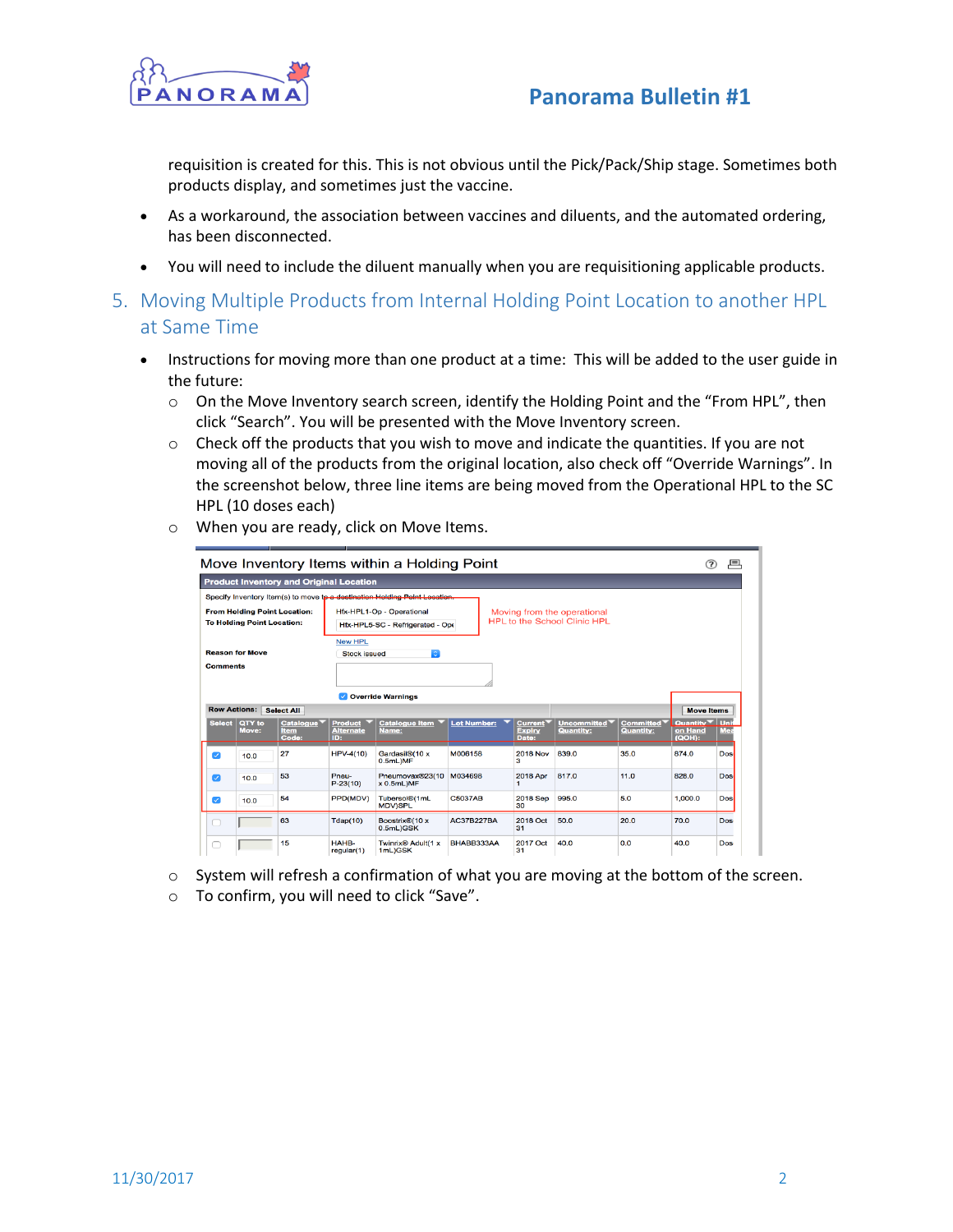

## **Panorama Bulletin #1**

| <b>From</b><br>HPL: | <b>Product</b><br><b>Alternate</b><br>ID: | Catalogue Item<br>Name:          | Catalogue <sup>v</sup><br><b>Item</b><br>Code: | Manufacturer:          | Lot<br>Number: | <b>Current</b><br><b>Expiry</b><br>Date: | Uncommitted <sup>V</sup><br><b>Quantity:</b> | <b>QTY</b><br>Moved: | Quantity<br>on Hand<br>(QOH): | <b>Unit of</b><br>Measu |
|---------------------|-------------------------------------------|----------------------------------|------------------------------------------------|------------------------|----------------|------------------------------------------|----------------------------------------------|----------------------|-------------------------------|-------------------------|
| Hfx-<br>HPL1-<br>Op | $HPV-4(10)$                               | Gardasil®(10 x<br>0.5mL)MF       | 27                                             | <b>Merck Frosst</b>    | M006158        | <b>2018 Nov</b><br>3                     | 10.0                                         | 10.0                 | 10.0                          | Doses                   |
| Hfx-<br>HPL1-<br>Op | Pneu-<br>$P-23(10)$                       | Pneumovax®23(10 53<br>x 0.5mL)MF |                                                | <b>Merck Frosst</b>    | M034698        | 2018 Apr                                 | 43.0                                         | 10.0                 | 43.0                          | Doses                   |
| Hfx-<br>HPL1-<br>Op | PPD(MDV)                                  | Tubersol®(1mL<br>MDV)SPL         | 54                                             | Sanofi Pasteur<br>Ltd. | C5037AB        | 2018 Sep<br>30                           | 10.0                                         | 10.0                 | 10.0                          | Doses                   |

- o You will get a confirmation message to the effect of "Transaction successfully saved with Transaction ID ##)
- <span id="page-2-0"></span>6. Adjusting Multiple Products at Same Time:
	- There have been some questions around adjusting more than one product at the same time. Unfortunately, this cannot be done through the Adjust Inventory screen. Items must be adjusted one at a time.

### <span id="page-2-1"></span>7. Cancelling an Order after Approval:

- If you need to cancel a line item or entire requisition, after clicking the Approve Requistion button to approve the requistion (e.g. at the picking or packing stage), this must be on the approve screen. Please follow these steps:
	- o Go to Product Requisitions -> Authorize and Approve.
	- o Select Override Holding Point Security and search for the requisition.
	- o Under the search results screen, select the check box next to the requisition and click the "Approve" button.
	- o Under row actions, select the requisition, and then click on the "Cancel Entire Requisition", OR select the line item(s) that you would like to cancel and click on the "Cancel Line Item" button.

### <span id="page-2-2"></span>8. Process for Marking Requisitions as Delivered:

- There have been some questions around when requisitions should be marked as delivered. Some information on this can be found on page 11 of the Product Requisitions – Pick/Pack/Ship/Deliver Product reference sheets and in the Zone Distribution to Service Provider (External Holding Point, Including Transit Point) SOP document.
- Please wait for confirmation that the order has been received by the service provider (e.g. by fax), then go back into the requisition and click the Delivered button to change the status to delivered. Note: as this is a new process for service providers, some manual follow up may be required.
- Zone-to-Zone and Depot-to-Zone orders are not marked as 'delivered', only requisitions for service providers.